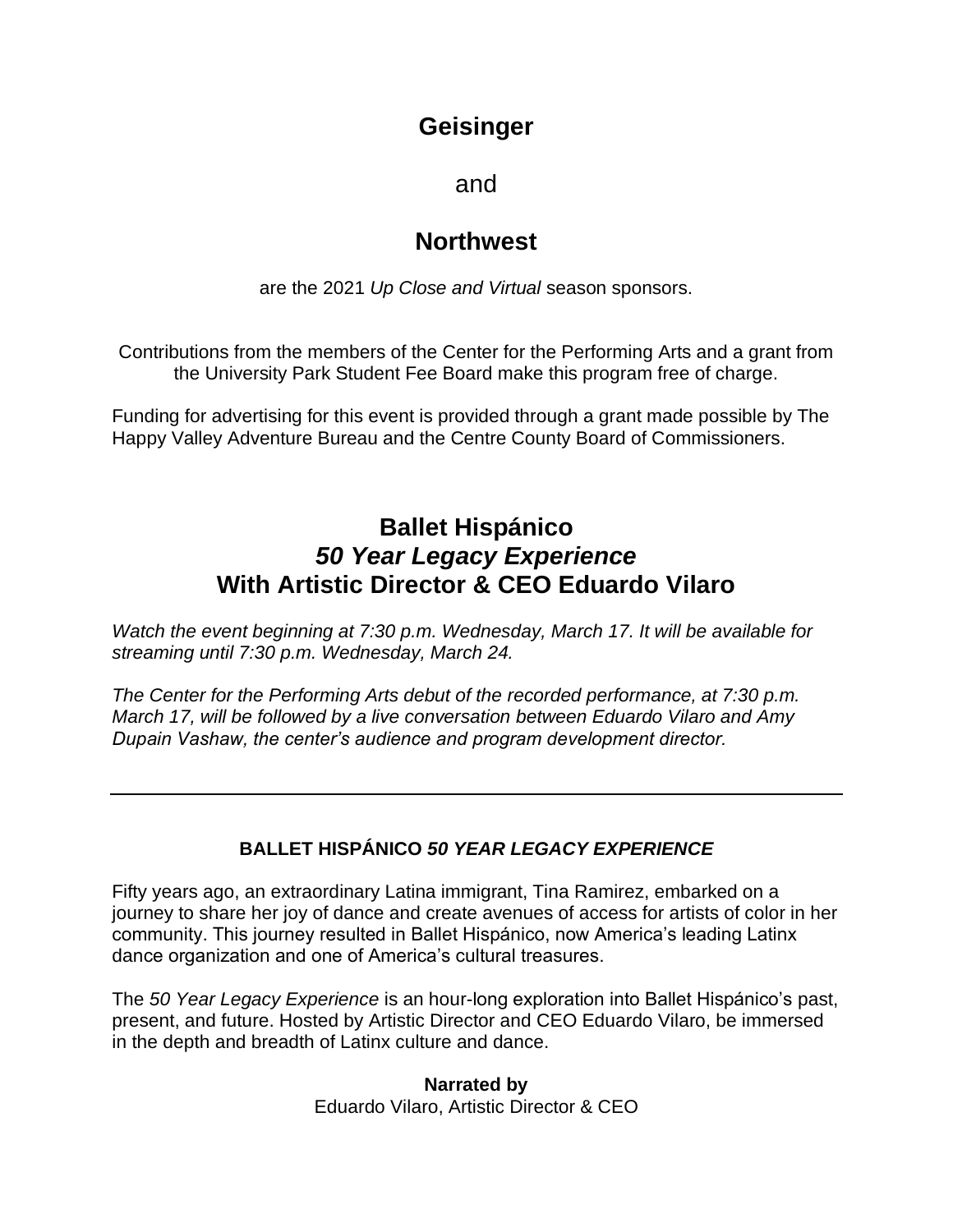#### **Concept and creation by**

Eduardo Vilaro, Artistic Director & CEO

#### **Chief operating officer** Joshua Preston

### **Community engagement director** Natalia Mesa

## **Edited by**

Natalia Mesa

#### **Featuring excerpts from:**

*Danse Creole* by Geoffrey Holder *Tres Cantos* by Talley Beatty *Group Portrait of a Lady* by Vicente Nebrada *Batucada Fantástica* by Vicente Nebrada *Recuerdo de Camp Amor* by Talley Beatty *Cada Noche Tango* by Graciela Daniele Solo by Susan Marshall *Good Night Paradise* by Ramón Oller *Guajira* by Pedro Ruiz *Palladium Nights* by Willie Rosario *Nube Blanco* by Annabelle Lopez Ochoa *Asuka* by Eduardo Vilaro *Con Brazos Abiertos* by Michelle Manzanales

### **Videos provided by**

Nel Shelby Productions Video D Studios

### **ABOUT THE COMPANY**

**BALLET HISPÁNICO** is the nation's renowned Latino dance organization and one of America's cultural treasures. Ballet Hispánico brings communities together to celebrate and explore Latino cultures through innovative dance performances, transformative dance training, and enduring community engagement experiences.

Founded in 1970 by National Medal of Arts recipient Tina Ramírez, the organization emerged during the post-civil rights movement on New York's Upper West Side, providing a safe haven for primarily black and brown Latinx youth seeking artistic sanctuary during New York City's plight in the 1970s. The need for place, both culturally and artistically, led families to find Ballet Hispánico. The focus on dance as a means to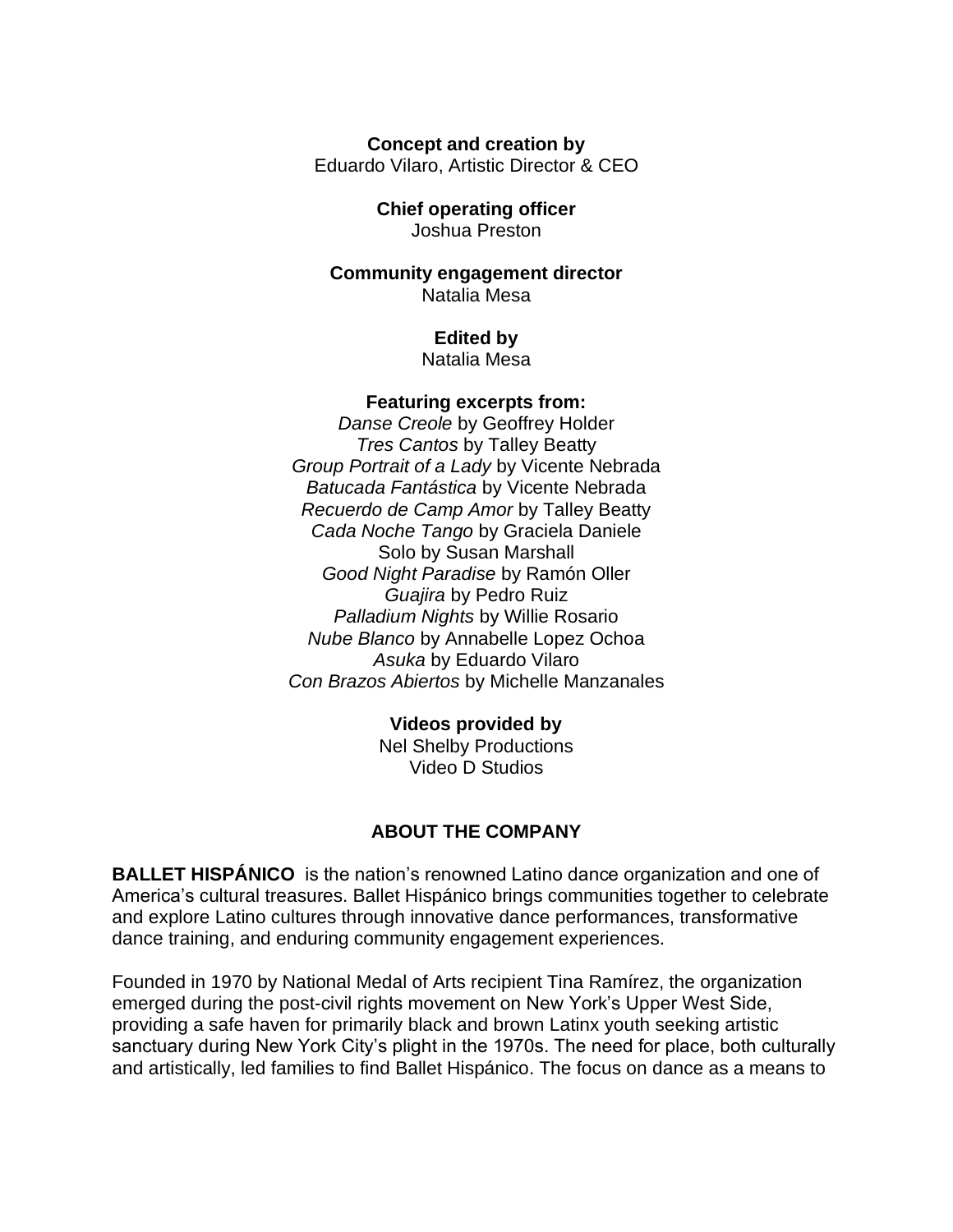develop working artists, combined with the training, authenticity of voice, and power of representation, fueled the organization's roots and trajectory.

With its strong emphasis on dance, achievement, and public presence, the organization has flourished in its three main programs: its Company, School of Dance, and Community Arts Partnerships. The organization serves as a platform for historically omitted and overlooked artists providing them with increased capacity, voice, and affirmation.

Over the past five decades, by leading with Latinx culture at the forefront of performance, education, and advocacy, Ballet Hispánico's mission is a catalyst of change and possibility for communities throughout our nation.

**EDUARDO VILARO (artistic director and CEO)** rejoined Ballet Hispánico as artistic director in August 2009, becoming only the second person to head the company since its founding in 1970. In 2015, Mr. Vilaro added the role of chief executive officer to his responsibilities. He has been part of the Ballet Hispánico family since 1988 as a dancer and educator until 1996. After completing his master's in interdisciplinary arts at Columbia College Chicago, he embarked on his own act of advocacy, with a ten-year record of achievement as Founder and Artistic Director of Luna Negra Dance Theater in Chicago. Mr. Vilaro has infused Ballet Hispánico's legacy with a bold and eclectic brand of contemporary dance that reflects America's changing cultural landscape. Born in Cuba and raised in New York from the age of six, he is a frequent speaker on the merits of the intersectionality of cultures and the importance of nurturing and building Latinx leaders.

Mr. Vilaro's own choreography is devoted to capturing the Latin American experience in its totality and diversity, and through its intersectional points with other diasporas and ability to spurn new dialogues about what it means to be an American. He has created more than forty ballets during his career for Luna Negra and Ballet Hispánico, with commissions from the Ravinia Festival, the Chicago Sinfonietta, the Grant Park Festival, the Lexington Ballet and the Chicago Symphony. In 2001, he was a recipient of a Ruth Page Award for choreography.

The recipient of several awards and accolades, Mr. Vilaro was inducted into the Bronx Walk of Fame in 2016 and was awarded HOMBRE Magazine's 2017 Arts & Culture Trailblazer of the Year. In 2019, he received the West Side Spirit's WESTY Award, was honored by WNET for his contributions to the arts, and was the recipient of the James W. Dodge Foreign Language Advocate Award. In August 2020, *City & State Magazine* included Mr. Vilaro in the inaugural Power of Diversity: Latin 100 list. In January 2021, Mr. Vilaro was recognized with a Compassionate Leaders Award, given to leaders who are courageous, contemplative, collaborative, and care about the world they will leave behind. He is a well-respected speaker on such topics as diversity, equity and inclusion in the arts.